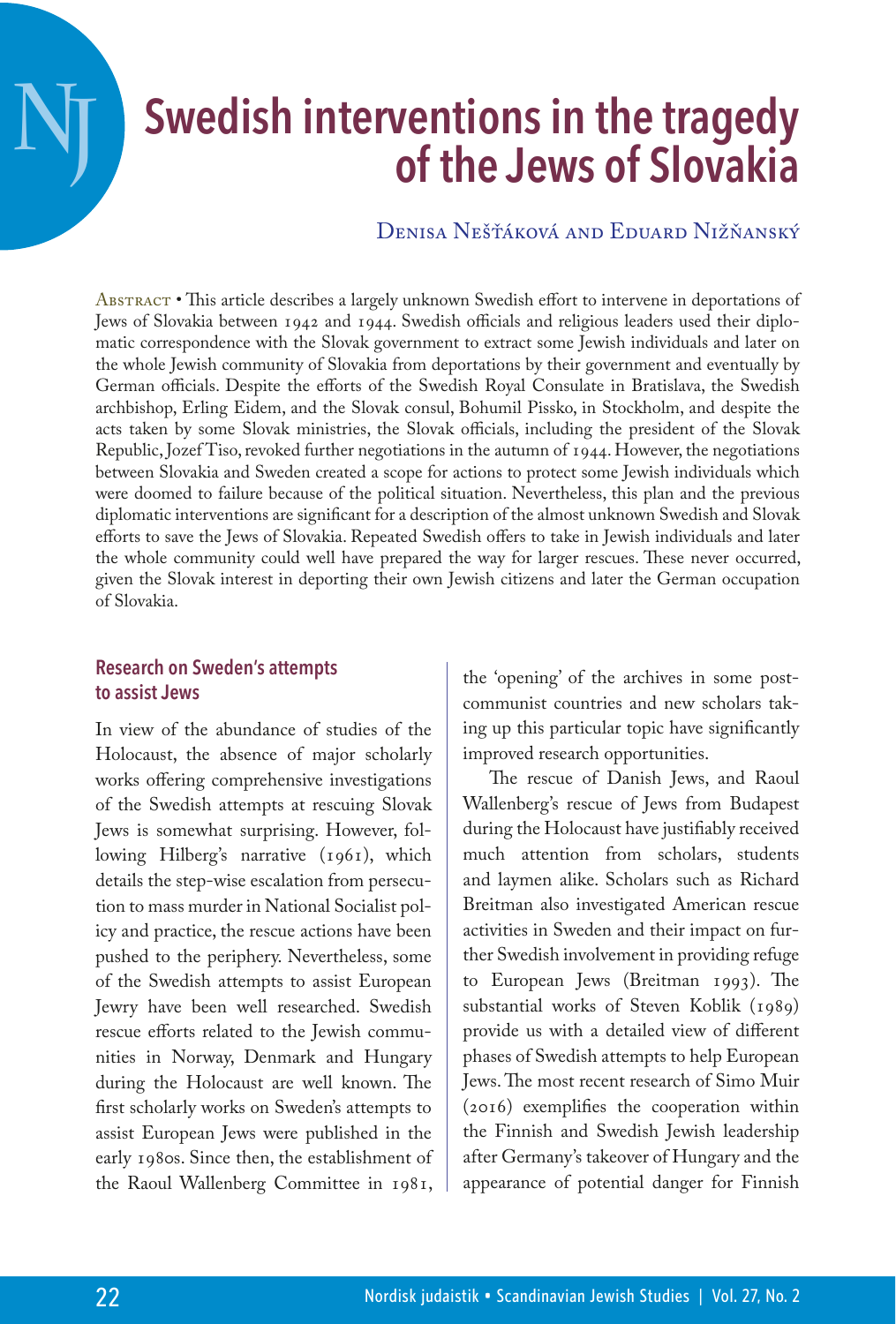Jewry. Yet the Swedish rescue efforts were not limited to aid in Denmark or Finland or to Raoul Wallenberg and Hungarian Jewry.

Scholars of the Holocaust in Slovakia have also regarded the Swedish intervention in the case of the Jews of Slovakia as minor in the historiography of the Holocaust. Despite the publication of the correspondence between the Swedish archbishop Eidem and the Catholic priest Tiso as early as 1992 (Kamenec 1992: 221–2), there has been no further research elaborating on the documents more thoroughly. The same texts reappeared in 2005, in a collection of documents titled *The Holocaust in Slovakia IV* (Nižňanský 2003: 287–9), including also comments and documents of the German authorities and their attitude towards the correspondence between Eidem and Tiso. In the seminal work of Ján Hlavinka and Eduard Nižňanský readers must look to the footnotes of the work to learn about the 'personal intervention of a protestant archbishop from Uppsala' (Hlavinka and Nižňanský 2009: 131). These works introduced the Swedish involvement in the fate of Jews of Slovakia to scholarly research. Yet Bohumil Pissko – a key actor in the rescue attempts – or cases of rescuing individuals do not appear. Furthermore, none of these crucial works recognises Swedish attempts to assist the Jews of Slovakia in depth. As a result, it leaves little room for discussion of Swedish interventions in the tragedy of the Jews of Slovakia.

It is important to note that the lack of attention to Swedish interventions does not seem to stem from a paucity of source materials. Investigated sources, which consist of diplomatic and official correspondence between Slovakia and Sweden, are available in the Slovak National Archives, the State Archives of Nitra and Yad Vashem. Not only have scholars had access to official documents, which we have investigated, but various materials have been held not only in Slovakia, but also in Israel and Sweden.

Although some of the Swedish efforts can be described as attempts by individuals, a deeper investigation of available sources reveals that these attempts cannot be characterised so simply. This study incorporates the voices of the representatives of the Slovak–Swedish communication via official documents and diplomatic or private correspondence.

# **Swedish attempts to assist the Jews of Slovakia**

It is not generally known that before and after the rescue of Danish Jews and the Jews of Budapest, Sweden tried to offer a safe haven to Jewish individuals and later to the remaining Jewish community in Slovakia through diplomatic interventions. The story of Swedish efforts to shelter a selected group of Jews from the Holocaust nonetheless helps to supply part of the context for the historiography of the Holocaust. Thanks to the latest research on the Holocaust in Slovakia, previously unknown and unpublished documents has brought to light evidence of Swedish intervention in the tragedy of the Jews of Slovakia. By examining Swedish interventions in Slovakia, we seek not only to enrich our perception of Swedish rescue efforts in general but also to understand more thoroughly the significance of those efforts and complex conditions and situation in which these efforts were made.

This article undertakes a critical analysis of accounts found in official documents and diplomatic correspondence to arrive at a more comprehensive and nuanced depiction of Swedish attempts to intervene in the tragedy of the Jews of Slovakia. In doing so, it sheds light on the Slovak consul in Sweden, who is relatively absent from Holocaust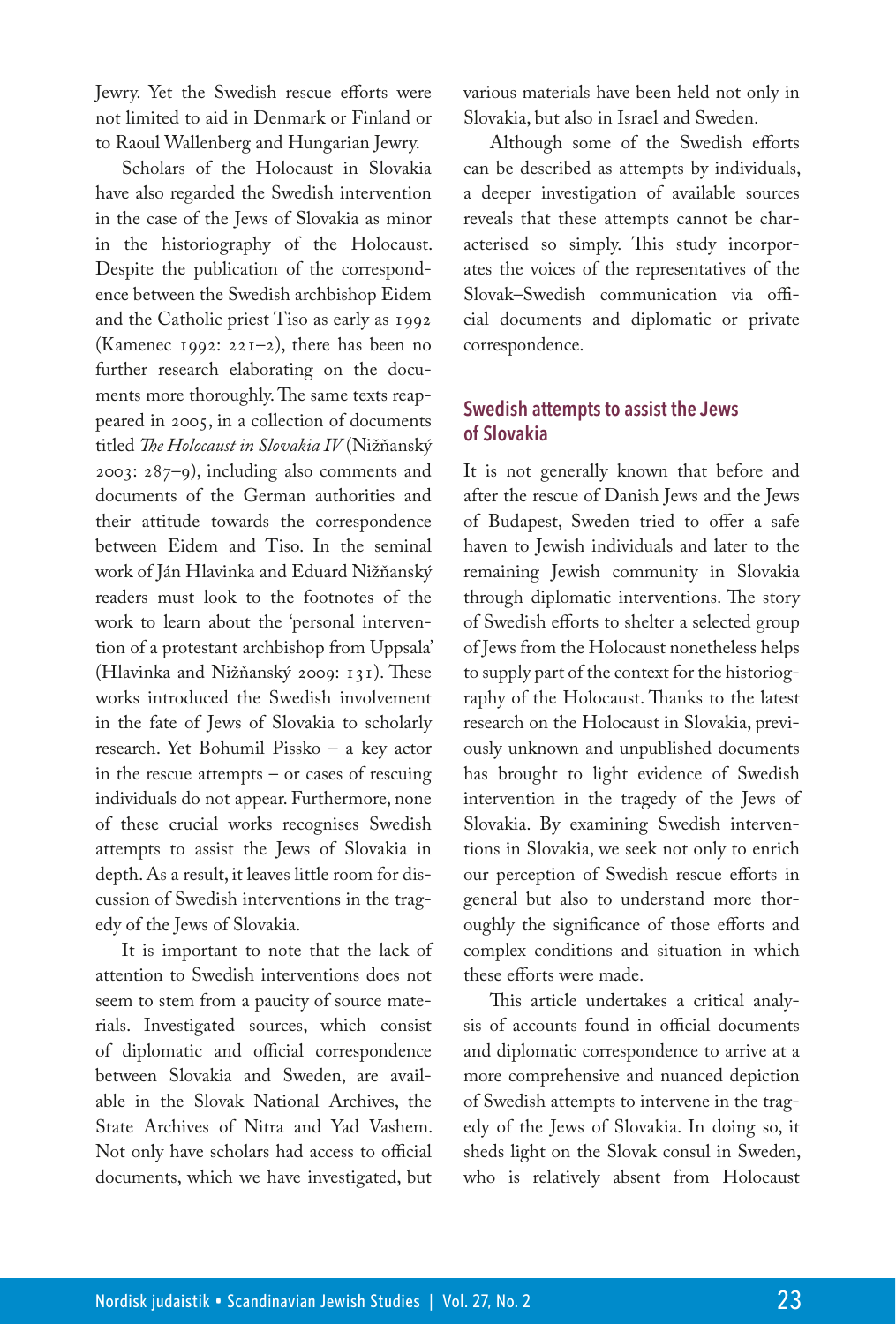historiography, and whose activities invite an investigation of Swedish intervention acts against the antisemitic policy in Slovakia and the deportations of Jews from Slovakia in particular. Drawing upon previously unknown primary sources, we develop this argument in three parts. First, we demonstrate how the 'final solution' was implemented in Slovakia. Next, we examine the stages of Swedish intervention, notably how the Swedish Royal Consulate in Bratislava tried to intervene and how different Slovak ministries reacted, and especially how the Slovak consul in Sweden, Bohumil Pissko, and the Swedish archbishop, Erling Eidem, cooperated on the plan to rescue Slovak Jewry. We include in our analysis the Slovak governmental representatives' communication exchange with the Swedish authorities as well as the interactions between the president of the Slovak Republic and the Swedish archbishop, Eidem. Finally, we discuss the post-war silence over the Swedish rescue attempts in Slovakia. Following three different phases of Swedish intervention we discuss the intervention accordingly. The first

chapter describes the rescue-related activities of Soviet citizens of Jewish origin in Slovakia in 1942. In the following phase we discuss the rescue-related activities related to individual cases of Slovak Jews between 1942 and 1944. In the last phase Swedish rescuerelated activities relating to the remaining Jewish community as a whole took place in 1944 and 1945.

## **The 'final solution' in Slovakia**

The Munich Accords of 1938 represented an important change in the geopolitical situation in Europe and recognition of the dominance of Nazi Germany over Central Europe. The Hlinka Slovak People's Party (HSPP) – a conservative right-wing political party with strong Christian and nationalist orientation with antisemitic, anti-Czech, anti-Hungarian elements led by the Catholic priest Jozef Tiso – exploited the weakening of the Republic of Czechoslovakia and declared the autonomy of Slovakia in Žilina on 6 October 1938. In the Manifesto of the Slovak Nation,



Jozef Tiso meeting Adolf Hitler in Salzburg in July 1940. Archive of ČTK.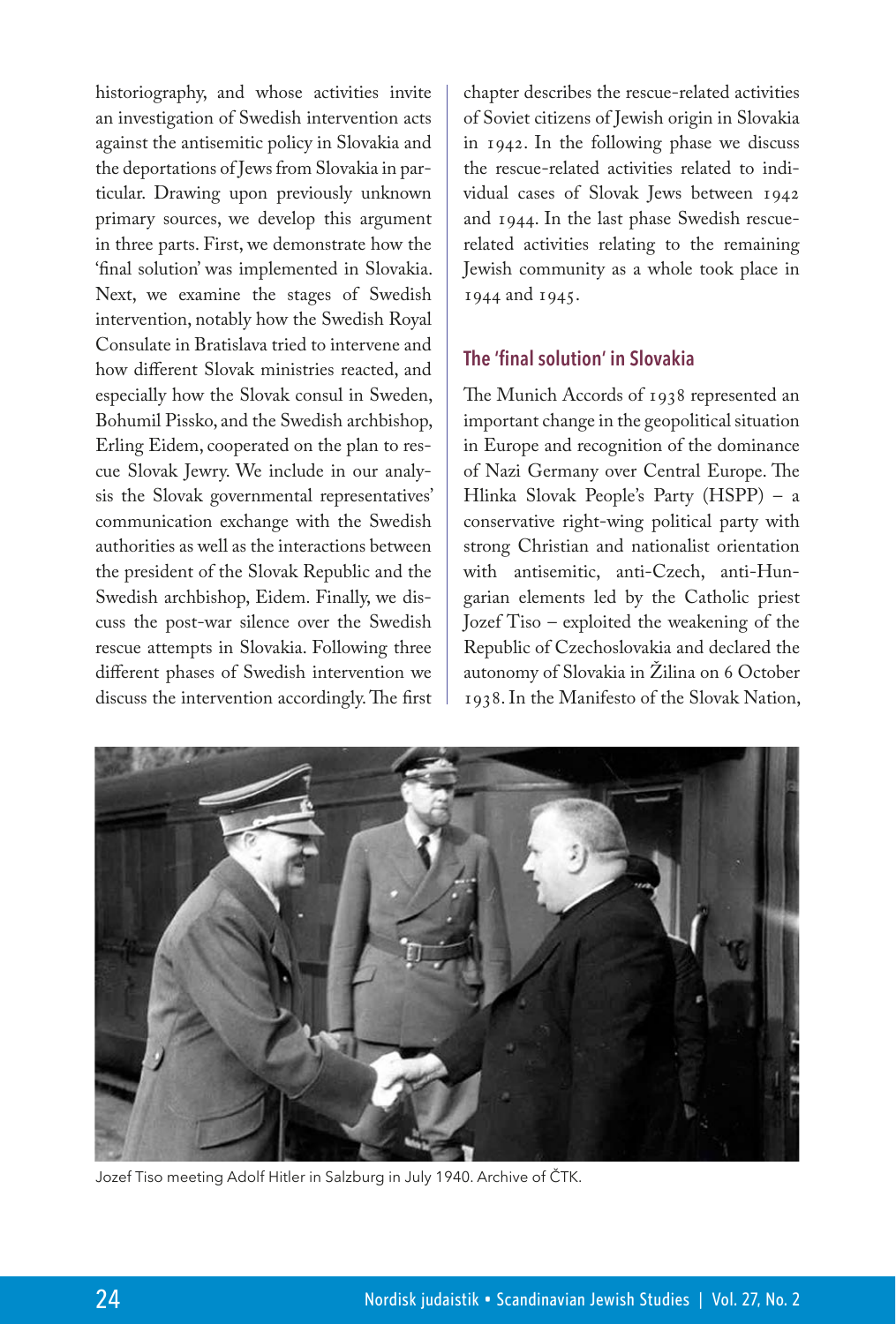the new HSPP's elite declared their antisemitic orientation: 'We shall persist on the side of nations fighting against the Marxist-Jewish ideology of dominance and violence' (*Slovenská Pravda*, 8.10.1938). The constitution of the later Slovak Republic created a one-party political system with the HSPP as the governing party. Thus, the HSPP ruled the country during the first Slovak Republic (1939–45) when the deportations of Slovak Jews took place. Therefore, the HSPP can be regarded as a major agent in the deportations.

The tragedy of the Jews of Slovakia is connected not only with the Nazi German 'final solution' plan but also with local Slovak antisemitic politics. The Slovak Republic, founded on 14 March 1939, 'was established in the atmosphere of a deep European political and moral crisis as a side product of Nazi aggression towards Czechoslovakia' (Kamenec 2011: 96). Hannah Arendt's description of 'an invention of the German Foreign Office' (Arendt 1963: 184) aptly summed up the creation of the republic. Nazi Germany had several different plans for Czechoslovakia. Initially, Adolf Hitler had planned a total war of destruction in Czechoslovakia with help of Poland and Hungary but later he preferred to destroy the country from the inside (Nižňanský and Tulkisová 2014: 37–55). The Protection Treaty between Germany and Slovakia of 18 March 1939 included German coordination of the military and international policy of the Slovak Republic as well as economic subordination to Nazi Germany (e.g. Mičev 2009: 125–37; Dieckmann *et al.*  2003: 25–31). Germany took over the protection of the political sovereignty of the Slovak state and the integrity of its territory. Thus the independence of Slovakia was radically limited.

By spring 1939 the country with its approximately 89,000 Jews had introduced a political system built on authoritarian principles, implementing elements of fascism. The regime was replaced to better match the Nazi ideology and politics. Conditions for implementing the 'final solution' for the 'Jewish question' in Slovakia were a result of the international politics of Germany in combination with autochthonous anti-Jewish tendencies within Slovak society and their implementation in antisemitic laws introduced by Slovak political institutions – government, parliament, the state council and Jozef Tiso, a Catholic priest, and a leading politician of the HSPP, who was the country's president from 1939 to 1945, and who was convicted and hanged for treason in 1947. Thus, according to documents from the Wannsee conference, 'the Nazi leaders … expected no obstacles from the Slovak regime to the murder of the Jews'(Bauer 2001: 176). Slovak Jews fell victim to an antisemitic motivation within the majority of the Slovak population, represented by HSPP and its militia, the Hlinka Guard. They eventually contributed to the Holocaust out of self-interest in solving the 'Jewish question' in Slovakia. Initially the Slovak government and the parliament used laws and governmental decrees signed by the president, Jozef Tiso, while the most extensive was the governmental decree 198/1941 from 9 September 1941 – the so-called Jewish Codex – containing 270 articles based on a racial definition of Jews, aimed at eliminating Jews from the political, social and economic life, and which relegated Jews to second-class citizens. These laws can be seen as a Slovak version of the Nuremberg laws from 1935. These laws also included the presidential exceptions, which protected approximately 1,000 people and their families from deportation. The previous Slovak antisemitic politics of Aryanisation (First Aryanisation Act, decree 113/1940; Second Aryanisation Act, 303/1940) legalised the liquidation of Jewish businesses and companies, and banned Jews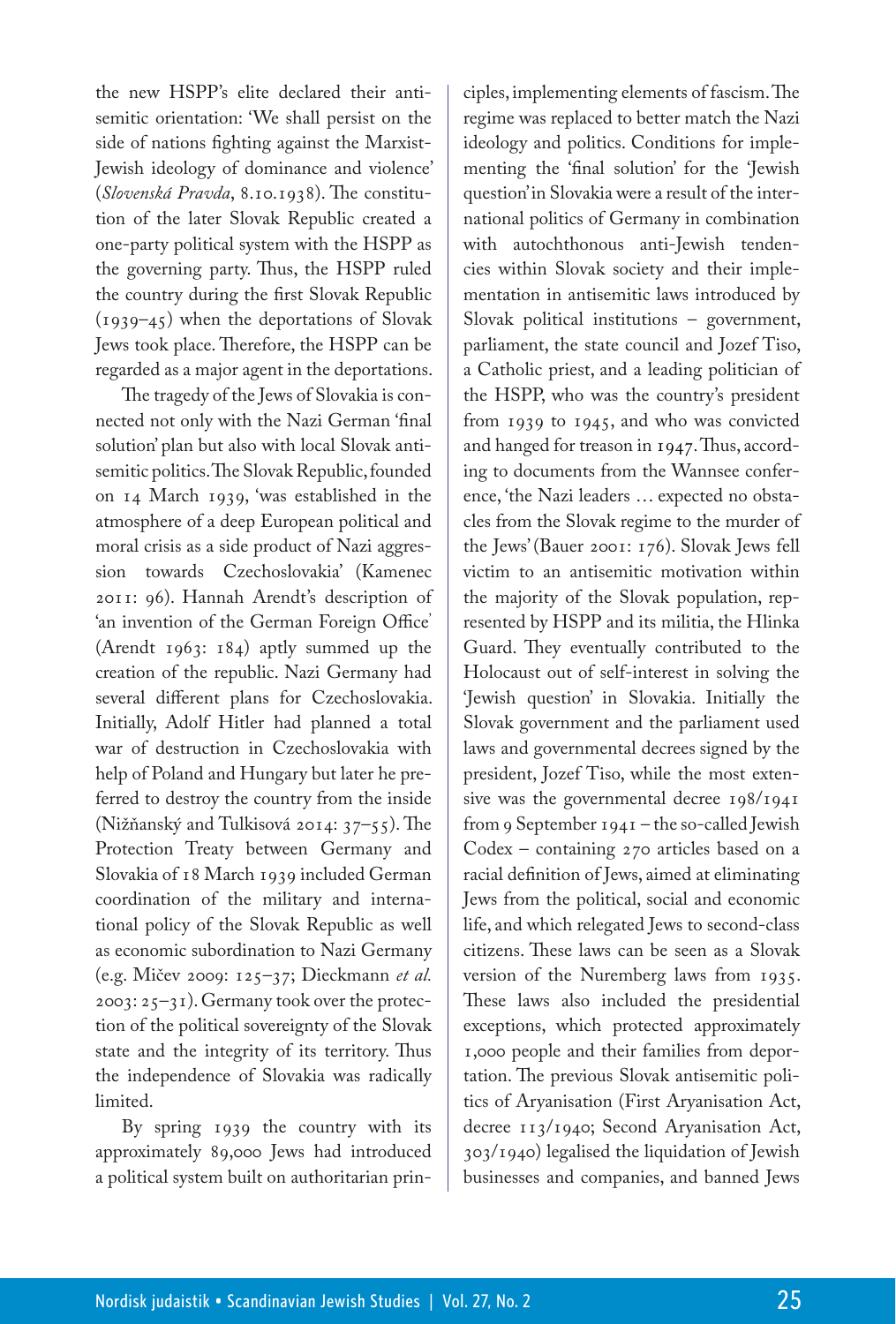from carrying out professions, leading to massive impoverishment in the Jewish community. Thus, in the autumn of  $1941$ , the 'Jewish question' became a social question. The manufactured mass impoverishment of the Jewish community reached a 'logical' conclusion: the aim was to deport the Jews from the territory of Slovakia.

Slovak–German relations included several agreements, among them one from 8 December 1939 obliging the Slovak government to send workers to Germany. After Germany's request for 20,000 young Slovak men capable of working in the Reich, the representatives of the Slovak gov-

ernment realised that in view of the lack of manpower in Slovakia this would create economic risks for the republic. Thus the Slovaks suggested sending 20,000 young Jews to Germany (Hradská 1999: 40). The head of the Reich Main Security Office (RSHA) subdepartment IV-B4, overseeing Jewish affairs and evacuation, SS-Obersturmbannführer Adolf Eichmann, agreed to accept these Jews, who could be used to 'build, after proper selection, the death and concentration camps at Auschwitz and Birkenau' (Bauer 1994: 66). According to the advisor for Jewish affairs in Slovakia, and later one of the most important men in charge of deportations of Jews from Macedonia, Greece and Hungary, SS-Hauptsturmführer Dieter Wisliceny's testimony in the Nuremberg trial conducted on 3 January 1946, 'the Slovak government further asked whether the families of these workers could not be taken to Poland too' (Testimony of Dieter Wisliceny 1946). At first Eichmann declined the request, but it



Deportation of Jews from Žilina. In 1942 all deportation trains from Slovakia crossed the train station in Žilina. Archive of Museum of SNP.

was just temporary until the capacity of concentration camps allowed larger number of victims. Slovakia was required to pay Nazi Germany 500 Reichsmark per head for each Jew deported from Slovakia.

The deportations from Slovakia started from Poprad on 25 March 1942. The first transport consisted of 1,000 girls and young women aged sixteen and up. In 1942, 57 transports left Slovakia, 19 of them being sent to Auschwitz and 38 to the Lublin area (SNA, F. 209, C. 864–1). The rumours started spreading while the Jews from Slovakia were being transported. It was said that Jews were not going to work in Poland, but instead they were being sent off to be killed there. The most important information came from a Slovak Jew, Dionyz Lenard, who managed to escape from Majdanek concentration camp in Lublin in June 1942. He gave one of the first reports about the situation in Poland and the need for the Jewish Centre (Hlavinka 2015: 43; Hradská 2006: 32). The Jewish Centre was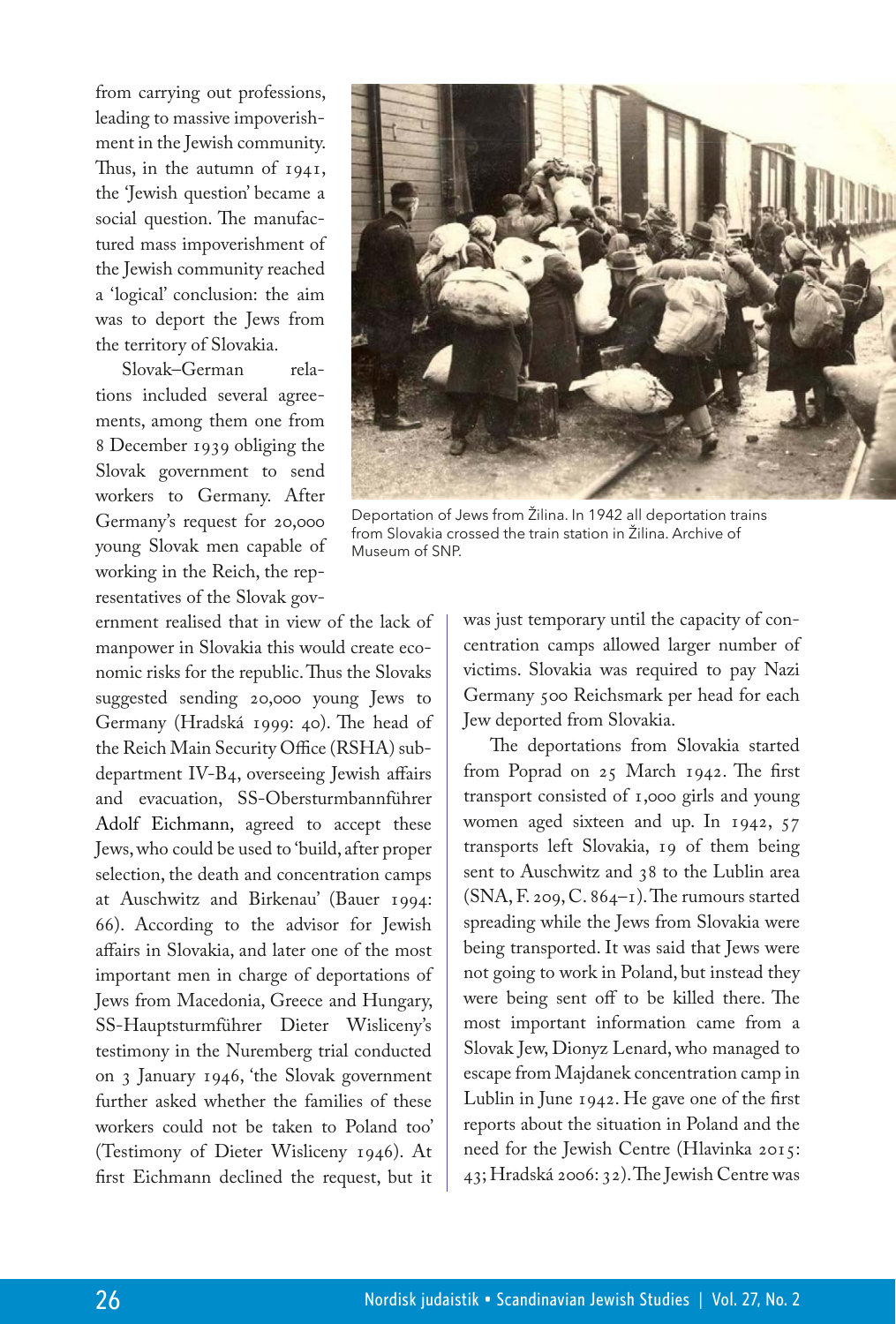a Slovak version of *Judenrat*, established to be responsible for the implementation of Nazi and Slovak policy against Jews in Slovakia. In October 1942 the Working Group, an underground group established within the Jewish Centre, whose members tried to negotiate with Slovak and German authorities to halt deportations not only from Slovakia but from the whole of Europe through bribery (Büchler 2007: 103–90; Fatranová 2007: 46–85; Bauer 1994: 167–85), also received reports with 'information about the horrible conditions of Jews who lived' (Büchler 2002:  $125-52$ ) in ghettos in the Lublin district.

Together with the first pieces of information about the Jewish deportees from Slovakia to Poland the first attempts to act against deportations were initiated. There were some attempts to interfere in the pitiful situations of Slovak Jewry, for example by the Slovak Catholic, Orthodox and Protestant Churches and even the Vatican (Kamenec 1992). According to Gila Fatranová (2007: 229) several Slovak high officers (the governor of the National Bank, Imrich Karvaš; the secretary of the Central Association of Slovak Industry, Peter Zaťko**)** demonstrated their lack of support for further deportations. When the international climate changed after Germany's defeat in Stalingrad, several other international powers tried to intervene. Among them were Switzerland and also world Jewry, who were cooperating with the Jewish community in Slovakia. Among the international voices against the deportations from Slovakia was also Sweden, with its attempt to save Jews from deportation.

#### **Swedish intervention in Slovakia**

#### Slovak–Swedish diplomatic relations

Sweden had formally recognised the Slovak Republic on 26 July 1939, which made Sweden the first northern European state to establish official relations with Slovakia (*Slovák,* 2.8.1939: 1). On 10 August 1941, Emil Stodola Jr became the official representative of Sweden in Slovakia (Petruf 2014: 107–21). The interests of the Slovak Republic in Sweden were represented by the consul general Bohumil Pissko,<sup>1</sup> who took office in October 1943 and aimed to 'secure and establish closer relations with the Swedish Kingdom and build the base to their development, mainly when it comes to the mutual exchange of goods' (*Slovák,* 7.10.1943: 8). On 10 November 1943, he reported to the Ministry of Foreign Affairs: 'I visited the Minister of Foreign Affairs, Christian Günther, who welcomed me very kindly and with a great understanding. … It is undoubtedly a difficult disadvantage that the office was – according to local opinion – established five minutes before twelve' (SNA, F. MZV, C.965). According to Pissko's report, Swedish journalists did not forget to ask some mocking questions relating to the length of the planned stay of the Slovak Consulate. Pissko, as a consul general, was constantly reporting the latest news about Slovakia in the Swedish press and forwarded the attitudes expressed by the Swedish public

1 Bohumil Pissko (1908–1979) studied German Studies, Latin and Greek at University in Bratislava. He was awarded to study in Copenhagen and later in Uppsala. Since 1933 he had worked for the Ministry of Foreign Affairs in Prague – the Intelligence Department. After the establishment of the Slovak Republic he started to work for the Ministry of Foreign Affairs headed by Ferdninad Ďurčanský, who gave him the freedom to start to organize the administration of the Ministry in Bratislava. Later he became an official consul in Warsaw and Berlin. Since 1940 he was a consul in Sofia, Bulgaria, where he remained until 10 September 1943. In autumn 1943 he became a General Consul in Stockholm and remained there till 20 April 1945.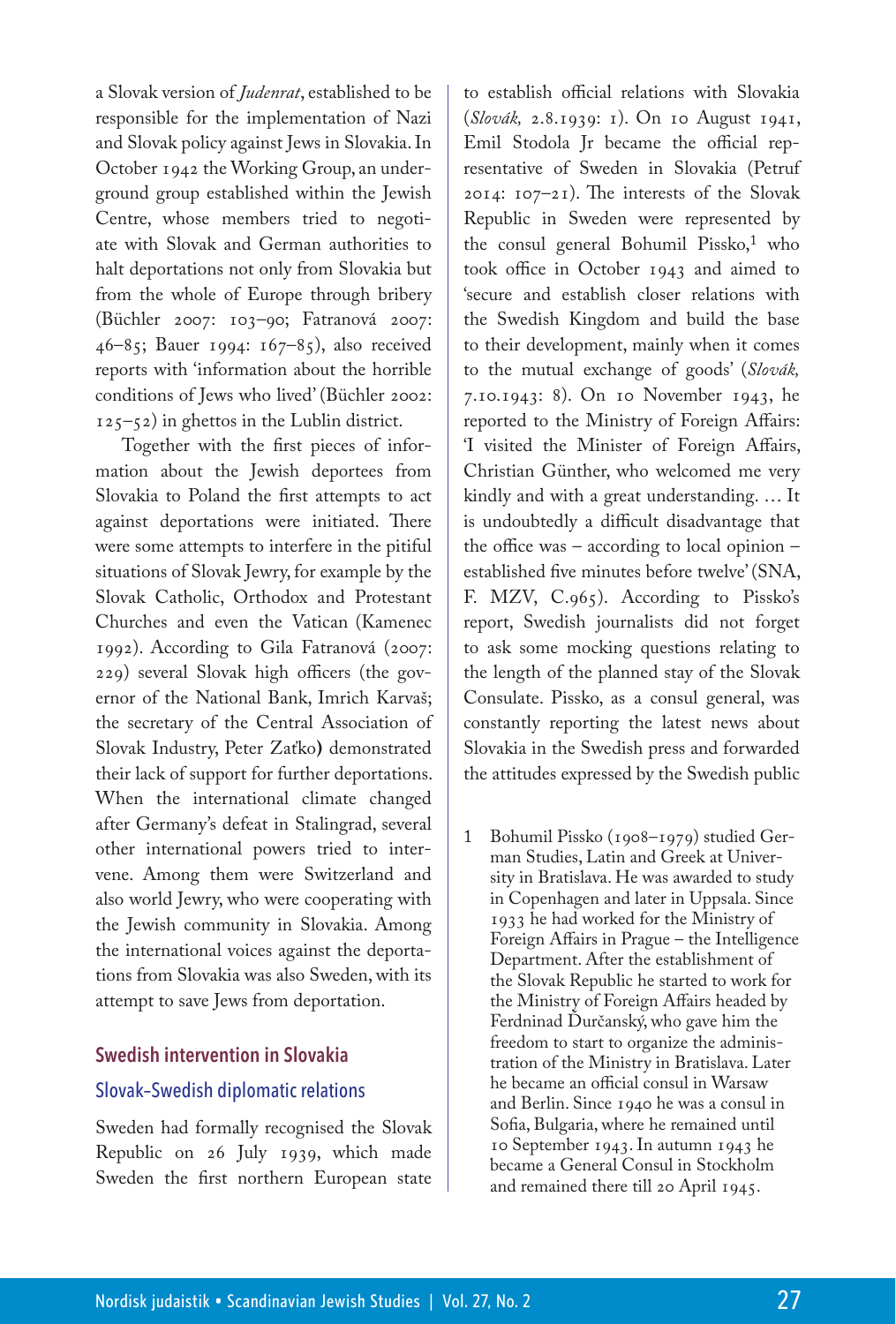to Slovakia. On 9 October 1944 Pissko sent a telegram to the Ministry of Foreign Affairs about the programmes in foreign languages broadcast by the Slovak radio: 'If you want to get sympathy from the Swedish press, it should – if possible – avoid insulting Jews on broadcast programmes' (SNA, F. MZV, C. 967). Pissko and his diplomatic relations with Swedish elites later became very important in the Swedish interventions in the Slovak Republic.

#### Rescue-related activities: Soviet citizens

The first Swedish attempt to intervene in the fate of Slovak Jewry did not occur under favourable circumstances. It took place in May 1942, at a time when the deportations from Slovakia had already been going on for three months, and was connected with the international position of Sweden and the fact that the Slovak Republic was involved in the war against the Soviet Union. On 27 June 1941, Sweden, via an official note, made an offer to the Slovak Ministry of Foreign Affairs which announced Swedish protection of Slovak state citizens and Slovak properties in the USSR in view of the Slovak participation on the war against the USSR. The Sloval Republic agreed on the Swedish proposal of undertaking the responsibility for Slovak citizens and Slovak properties in the <USSR.The> same note announced that the Swedish Royal Government complied with the request of the government of the USSR to protect state citizens of the USSR and properties of the USSR in Slovakia (SNA, F. MZV, C. 181). As a result of this note, two attempts by Sweden to protect Jews from the USSR who lived in Slovakia from deportation were made by the Swedish Royal Consulate in Bratislava.

On 19 May 1942 the Swedish Consulate contacted the Ministry of Foreign Affairs



Berta Kotscherchinski was one of the Soviet citizens in Slovakia who were under the protection of Sweden. Yad Vashem, The Central Database of Shoah Victims' Names.

on behalf of two Soviet Jewish citizens, Isaj and Berta Korscherschinski,who lived in the Slovak town of Bardejov and who were going to be deported from Slovakia. The Swedish Consulate protested, arguing that 'this process is not only against international law, but also against local regulations, because denominations were removed in the USSR, therefore they could not be considered Jewish' (SNA, F. MZV, C, 142). The Ministry of Foreign Affairs contacted the responsible offices and developed active exchanges in order to find and protect these Jewish individuals. However, the last information documented from 16 February 1943 says 'Mr and Mrs Kotscherchinski were not transported … they left the state from Bardejov to the village Konská Vola in the General Government on May 17, 1942' (*ibid.*). In the Central Database of Shoah Victims' Names it is stated concerning the Kotscherchinski (here spelled Kocerzinki) couple: 'Isai Kocerzinki was from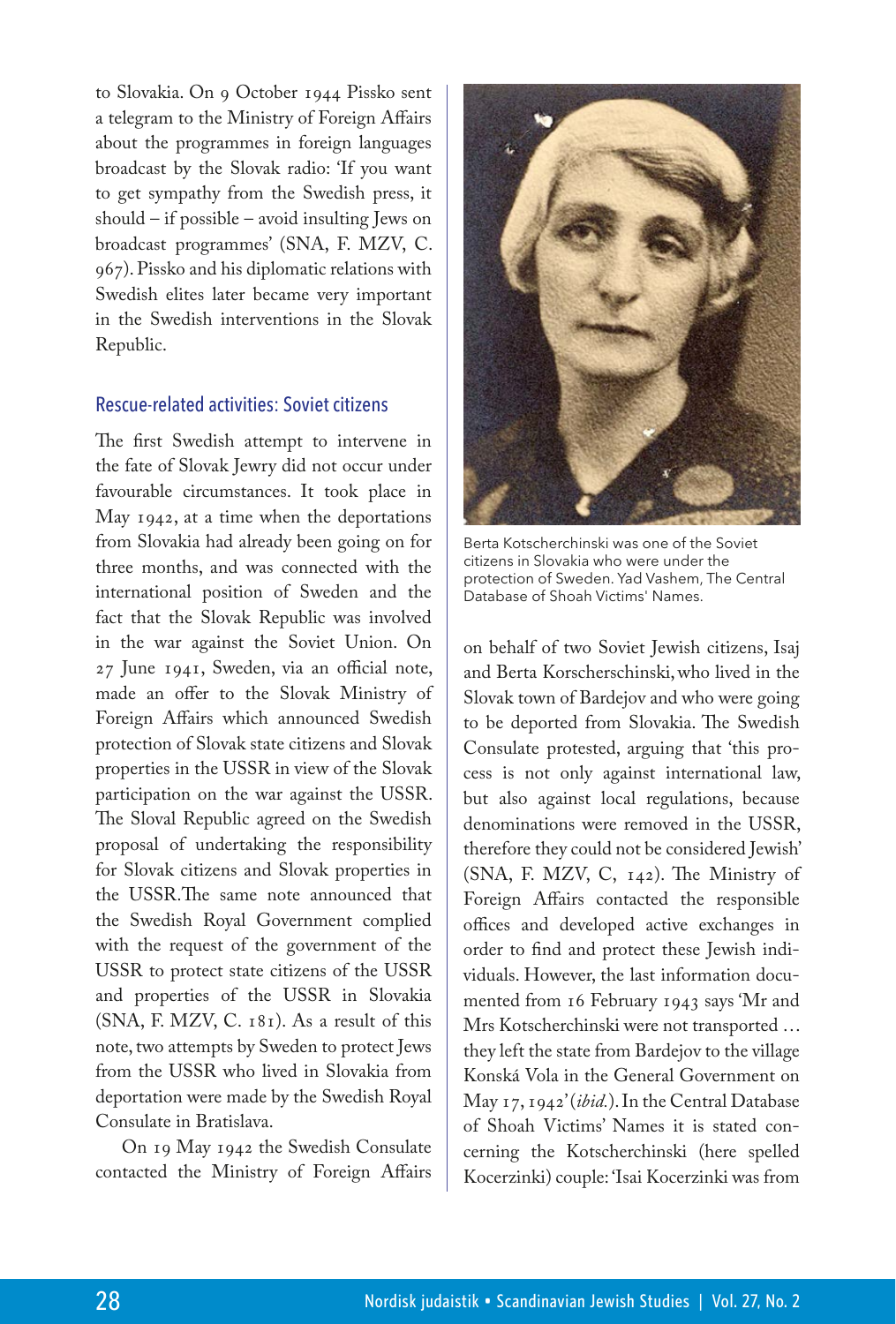Kiev, Ukraine – murdered in the Shoah, his wife Berta from Dvinsk, Latvia – transported to Naleczow, Pulawy in Lublin, Poland on 18 May 1942, murdered'.

Swedish attempts to protect Soviet citizens of Jewish origin living in Slovakia did not end with a single case but affected a larger number of Jewish individuals. Another intervention of the Swedish Royal Consulate dates from 10 June 1942, when Sweden undertook protection of USSR interests in the Slovak Republic once again. The note tells us about two other Soviet citizens named Rubin and Rachel Gutnik, living in Bratislava, aged 86 and 76, who were transported to the transit camp in Žilina, Slovakia, on  $\zeta$  June 1942. Sweden protested against this process and demanded rectification. The institutions in Žilina were asked to wait, without proceeding further in this case until the potential final decision had been made. The Swedish Royal Consulate also added a demand to let the Gutniks come back to Bratislava and remain there until the whole case was solved. (SNA, F. MZV, C. 142)

The Ministry of Foreign Affairs immediately contacted the responsible Slovak offices. It also informed the Slovak Ministry of the Interior that 'the prime minister said that Soviet citizens of Jewish race are not to be transported, as is done with Slovak state citizens. However, in accordance with valid international laws, as dangerous foreigners, whose homeland is our war enemy, they are to be detained' (SNA, F. MZV, C. 142). The Slovak ministries followed the Swedish requests, and the available documents demonstrate repeated correspondence between the two countries' officials, and they also document sincere investigations by Slovakia and willingness to meet Swedish requirements. The investigations and search for the Gutniks was stopped on 16 February 1943 when the Ministry of the Interior gave the latest

information, 'I am sure that the Gutniks, if we are speaking about those who are mentioned by the Swedish Consulate, did not register themselves as Soviet state citizens and therefore they were transported' (*ibid.*). Rachel Gutnik (spelled Gutnig, The Central Database of Shoah Victims' Names) was transported from Bratislava to Sobibor on 7 June 1942. Documents about her husband Rubin have not been discovered. His fate, however, was presumably similar to that of his wife.

Why these two aforementioned couples, who were citizens of the Soviet Union living in Slovakia, were the only ones that became objects of Swedish interest is not clear. Most probably there had been ongoing communications between Swedish institutions and some institutions or individuals in Sweden or the USSR that brought about the recognition of these individuals. At this stage of the research, sources from the USSR, which could help to clarify further research questions, are not known to us. Surprisingly, the internal communication between the Slovak ministries documents the importance of the Swedish requests, that were treated as a matter of urgency. In consequence of Sweden's interest in protecting Soviet citizens and properties, the Slovak authorities had to satisfy Swedish requirements instead of risking damaging diplomatic relations with Sweden by ignoring their requests altogether.

# Rescue-related activities: individual cases of Slovak Jews

Sweden's attempt to intervene in Slovakia did not stop with the two cases of Soviet citizens. Almost at the same time as the attempts to protect the Soviet citizens of Jewish origin occurred, the first of Sweden's requests regarding individual cases of Slovak Jews was forwarded to the Slovak authorities. On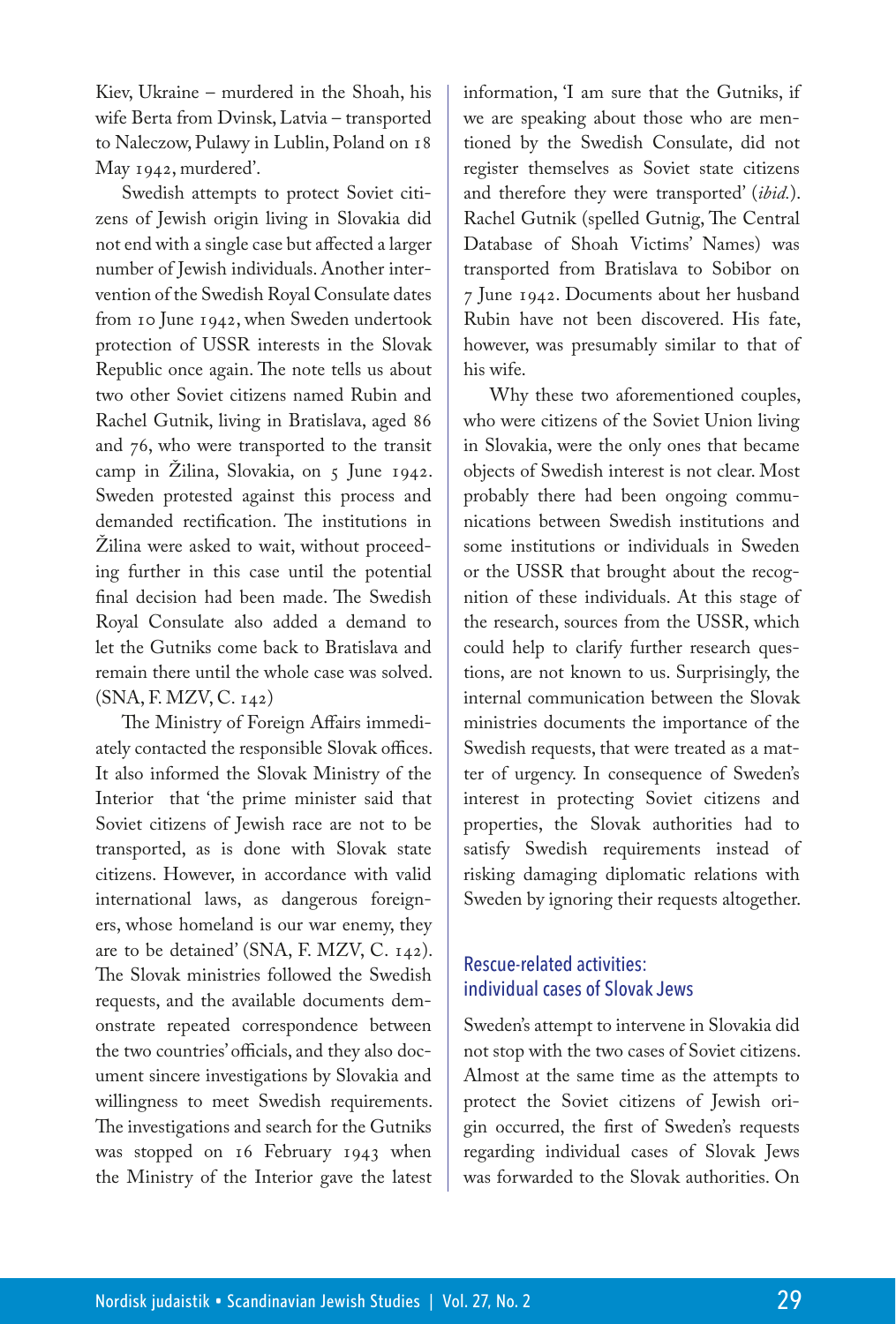19 May 1942, the Swedish Royal Consulate asked permission for some Jewish individuals not in possession of travel documents to be able to emigrate to Sweden. These three Jewish persons were Samuel and Hermína Engel, citizens of Banská Bystrica, Slovakia, and Heimann, a citizen of Nitra, Slovakia (SNA, F. MV, C. 241). However, according to the order of 14 September 1940 Jews had lost the right to own passports (Kamenec 1991: 101). The Swedish note did not only ask to issue travel documents but also to protect and not deport these individuals until they could leave Slovakia for Sweden (SNA, F. MV, C. 241). The Swedish note also indicated that the families of Samuel and Hermína Engel and Heimann were resident in Sweden and asked the Swedish authorities for help. So far, it is neither clear who the relatives were, nor has their interaction with the Swedish authorities been fully uncovered.

Documents that could give some further insight into their interaction may exist in Sweden. The Slovak National Archives does not possess any letters written by the aforementioned families. They do not seem to be associated with the Jewish elites or leaders in Slovakia. Nevertheless, their case was discussed at the Slovak Ministry of Foreign Affairs and the Slovak Ministry of the Interior as well as within county offices. According to communications between the ministries it seems that this particular case was important for Sweden as the Swedish Royal Consulate in Bratislava was pressuring to solve it (SNA, F. MV, C. 241). Again, the Ministry of Foreign Affairs pushed the Ministry of the Interior to treat the issue with urgency. On 17 September 1942, the Ministry of the Interior reported to the Ministry of Foreign Affairs, 'in general the Ministry of the Interior has no objection against the legal resettlement/emigration of Jews, Slovak citizens, who live in the Slovak Republic' (*ibid.*). The Ministry also announced that these individuals would not be deported until 31 October 1942, which was the deadline for obtaining credible documents to legally emigrate to Sweden. The main issue for the Ministry of the Interior was to find the Jewish individuals, so they had to ask the county councils for help. On 9 October 1942 the county council in Nitra stated 'the Jew Heimann from Nitra … was deported with his wife from Nitra on 18 June 1942. This makes the issue of Heimann pointless' (*ibid.*). Even though there is another document with a different date of transportation, namely 15 April 1942, it does not change the fact that Heimann was deported, so the immigration became impossible.

The Ministry of Foreign Affairs urged the case of Engels and Heimann several times. Moreover, the application deadline for the passports was postponed several times owing to multiple requests from the Swedish Royal Consulate. The deadline was extended from 31 October 1942 to 30 November 1942, and finally to 28 February 1943. Heimann had been transported most probably before the Swedish Consulate started the communication with the Slovak authorities. He was killed on 20 September 1942 (SNA, F. MV, C. 227; SA Nitra, District Office Nitra, C. 468; Yad Vashem, Majdanek Death Book). The postponing of the passport deadline, and hence the ban on further deportation, applied to Samuel and Hermína Engel, whose fate, it seems, unfolded differently from the tragic case of Heimann. Samuel Engel with his wife Hermína were living in 1942 in Banská Bystrica, and apparently survived. According to the census from 1943, at least Samuel Engel was baptised soon enough to be spared deportation (SNA, F. MV, C. 182, C. 396). Yet their ultimate fate is not known.

It made a considerable difference that the interventions were related to Jewish individuals originally from Slovakia and not from the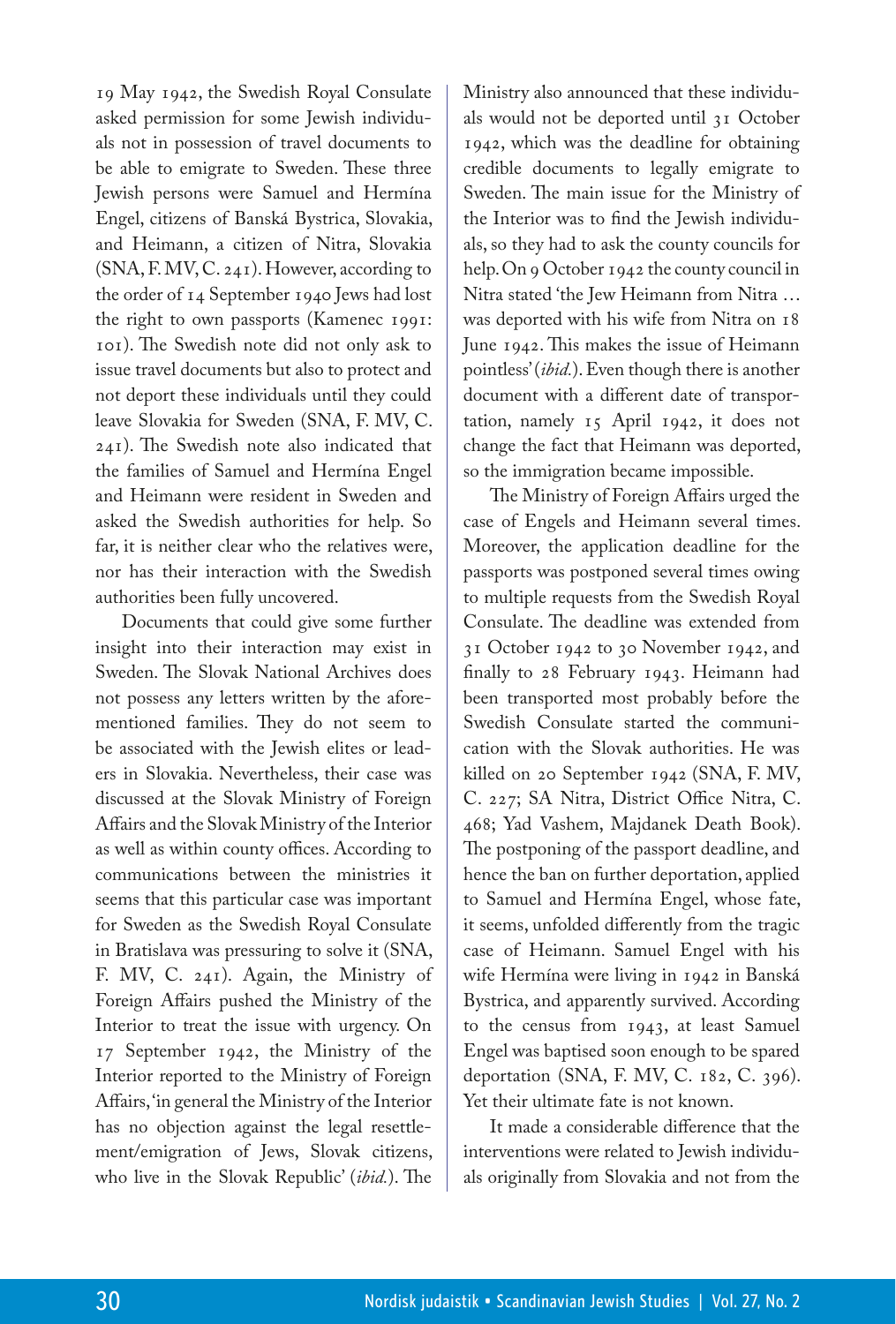USSR. Even though these Swedish requests were related to Slovakia's own Jewish citizens, the Slovak official institutions followed these requests. These documents also prove that the Slovak authorities were willing to bypass the 'legal' directions which ordered them to transport these Jewish individuals. The readiness to satisfy these Swedish requests proves not only the importance of Swedish interventions but also that the Slovak authorities were willing to protect a few specific Jews from Slovakia until they could emigrate. This may be seen as an act of subordination of Slovakia to the stronger partner, Sweden, and as an act of permission to save some Jews from deportation as long as they left Slovakia. As the action of deporting Slovak Jews was already in full swing, it seemed impossible to intervene through diplomatic correspondence. Nevertheless, the Swedish intervention helped to protect Samuel and Hermína Engel.

These attempts to intervene in the fate of the aforementioned Jews who lived in the Slovak Republic occurred during the period between May 1942 and February 1943, a time which encompasses the first phase of the deportation of Jews from Slovakia. Between March and October 1942 approximately 58,000 Jews from Slovakia were deported. Between October 1942 and September 1944 there were no deportations from Slovakia. Therefore, the remaining Jews in Slovakia lived in relative safety but always with the danger of deportations being resumed. The following case of the Slovak rabbi Samuel David Ungar occurred between October 1944 and January 1945, during the last phase of the 'solution of the Jewish question' in Slovakia. Germany occupied Slovakia after the Slovak national uprising, which started on 29 August 1944. This initiated a new phase of deportation. The renewed deportations, known also as the second phase of deportations, took place under the German administration between



Rabbi Samuel David Ungar who was a subject of Slovak-Swedish diplomatic correspondence in 1944. Yeshiva of Nitra.

30 September 1944 and 31 March 1945. Approximately 11,500 Jews were deported (e.g. Hlavinka 2009: 119–25; Hlavinka and Nižňanský 2010: 50–80; Hradská 2006: 463) and about 10,000 of them were killed or died owing to the conditions in the Nazi camps. Jews and non-Jews were also killed in Slovakia by the Einsatzgruppe H together with the emergency division of the Hlinka Guard and the military group, the German Party in Slovakia, Freiwillige Schutztaffeln.

In this violent atmosphere Sweden's attempt to save Ungar had started. Unlike the individuals of the previous cases of Swedish attempts, Rabbi Samuel David Ungar was related to two of the most influential people of the Jewish leadership in Slovakia. He was a first cousin of Gisi Fleischmann,a member of the Jewish Center in Slovakia and a leader of resistance within the Working Group together with rabbi Michael Dov Weissmandel, who was married to Ungar's daughter. Ungar was also one of the few Jews who had received the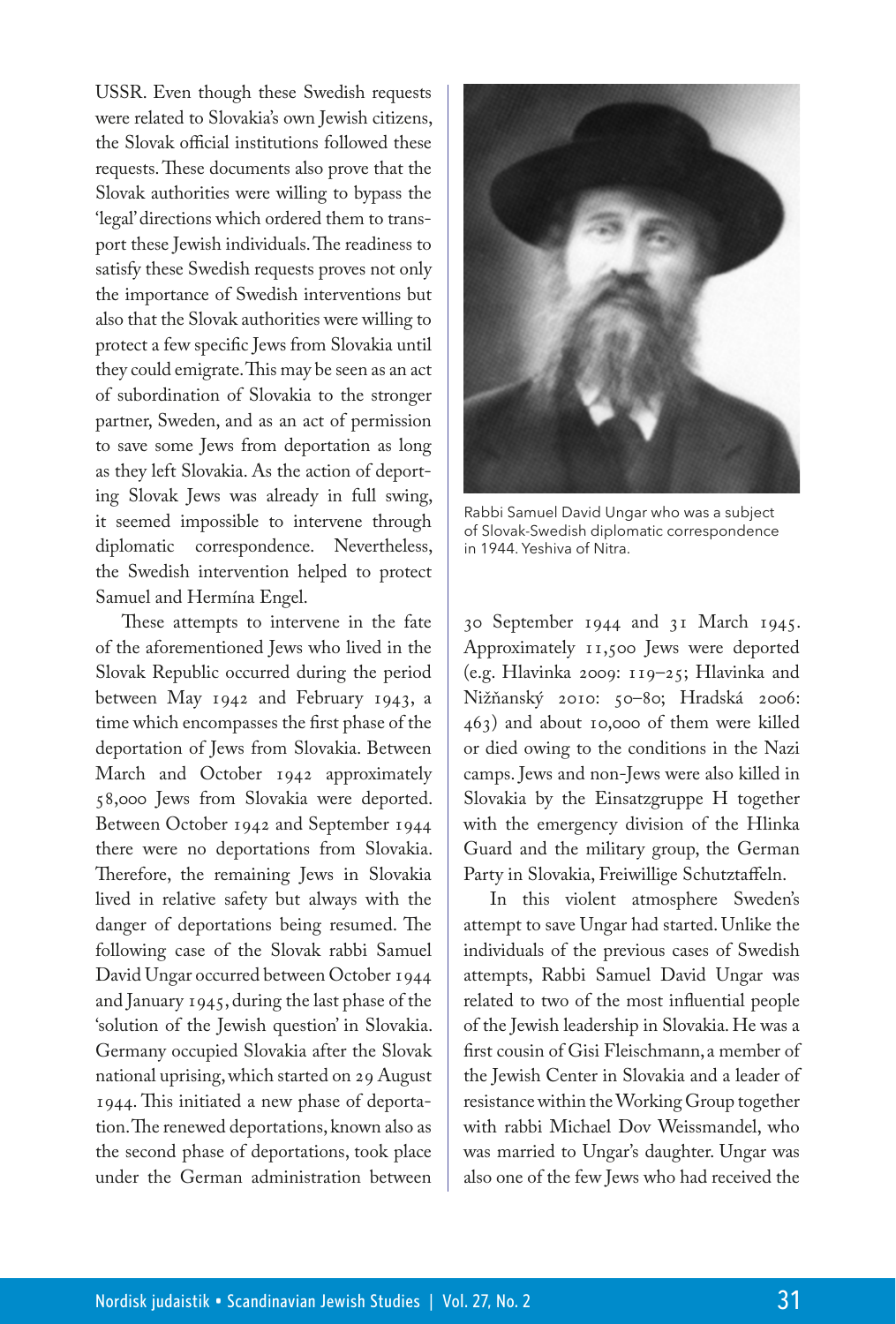presidential exceptions. Moreover, the majority of Slovak Jews identified with Jewish Orthodoxy, and according to Yehuda Bauer 'the social authority was the Rabbi of Nitra, Shmuel David Halevi Ungar' (Bauer 1994: 64). Based on his higher position in the hierarchy of the Jewish community in Slovakia more information on his fate can be provided. Two days after the suppression of the Slovak National Uprising the only operating yeshiva within the regions of Slovakia as well as in Central and Eastern Europe – Yeshiva of Nitra – led by Ungar and officially abolished on 5 September 1944 (Polakovič 2012: 21). Soon after the closing down of the Yeshiva of Nitra the deportations of Jews from Nitra and vicinity to Auschwitz started, and Ungar's fellow believers from Nitra were amongst the deportees. Ungar was saved together with his sons by Slovak residents who led them to hiding at a guerilla encampment in the mountains. Later, they went a trip to Banská Bystrica accompanying the troops, but had to remain in mountain refuge.

On 25 October 1944, a confidential note arrived at the Ministry of Foreign Affairs in the name of the Slovak consul in Sweden, Pissko: 'Via Rabbi of Stockholm A. I. Jacobson the British Chief Rabbi Council addressed me to step in in the case of Rabbi of Nitra Samuel David Ungar. … With respect to the intervention of the Swedish king on the matter of the Jewish question in Hungary, it will be in our interest if the case has a positive result' (SNA, F. MZV, C. 142). In addition Pissko wrote that Ungar and his family were to be given the highest protection from persecution or potential deportation. Moreover, Pissko mentioned that Ungar and his family were advised to contact the Swedish Royal Consulate in Bratislava. At this point the case of Rabbi Ungar seems to be confusing. Firstly, A. I. Jacobson came to Stockholm from Trondheim in order to

escape the German occupation of Norway in April 1940. Rabbi Jacobson was the spiritual leader of the restored Heinrich-Barth-Strasse synagogue until his death in 1955 (Berlinger 2016). Hence, Rabbi Jacobson may have been a rabbi from Stockholm but he had never been a rabbi *of* Stockholm, as Pissko's letter intimates. Moreover, there was no such organization as the British Chief Rabbi Council. Since we have no relevant information or documents about Rabbi Jacobson nor about his correspondence with the so-called British Chief Rabbi Council, we can only guess why these mistakes were present in Pissko's letter. Did Pissko lack correct information about Rabbi Jacobson and about the existence of the British Chief Rabbi Council? Or did he rather prettify his letter with 'big' names in order to emphasise the importance of the case and the significance of Rabbi Ungar? Did Pissko lie to his superordinate in order to try to save Rabbi Ungar? If this is true, why would he do so? In the absence of documents and evidence from Sweden and England, further research is required to solve these questions.

On 26 October 1944 Štefan Tiso, the cousin of President Tiso, who became Prime Minister, Foreign Minister and Minister of Justice of the Slovak Republic after the suppression of the Slovak national uprising on 3 September 1944, commanded the Minister of National Defence, Štefan Haššík, to 'immediately find out and announce to the Ministry of Foreign Affairs where the Rabbi of Nitra, Samuel David Ungar, with his family currently are' (SNA, F. MZV, C. 142). The Minister of National Defence announced that the family of David Samuel Ungar of Nitra should have been interned in the labour camp for Jews in Sereď in September 1944. The minister assumed that the rabbi and his family were arrested during the deportations from Nitra. Alongside many changes that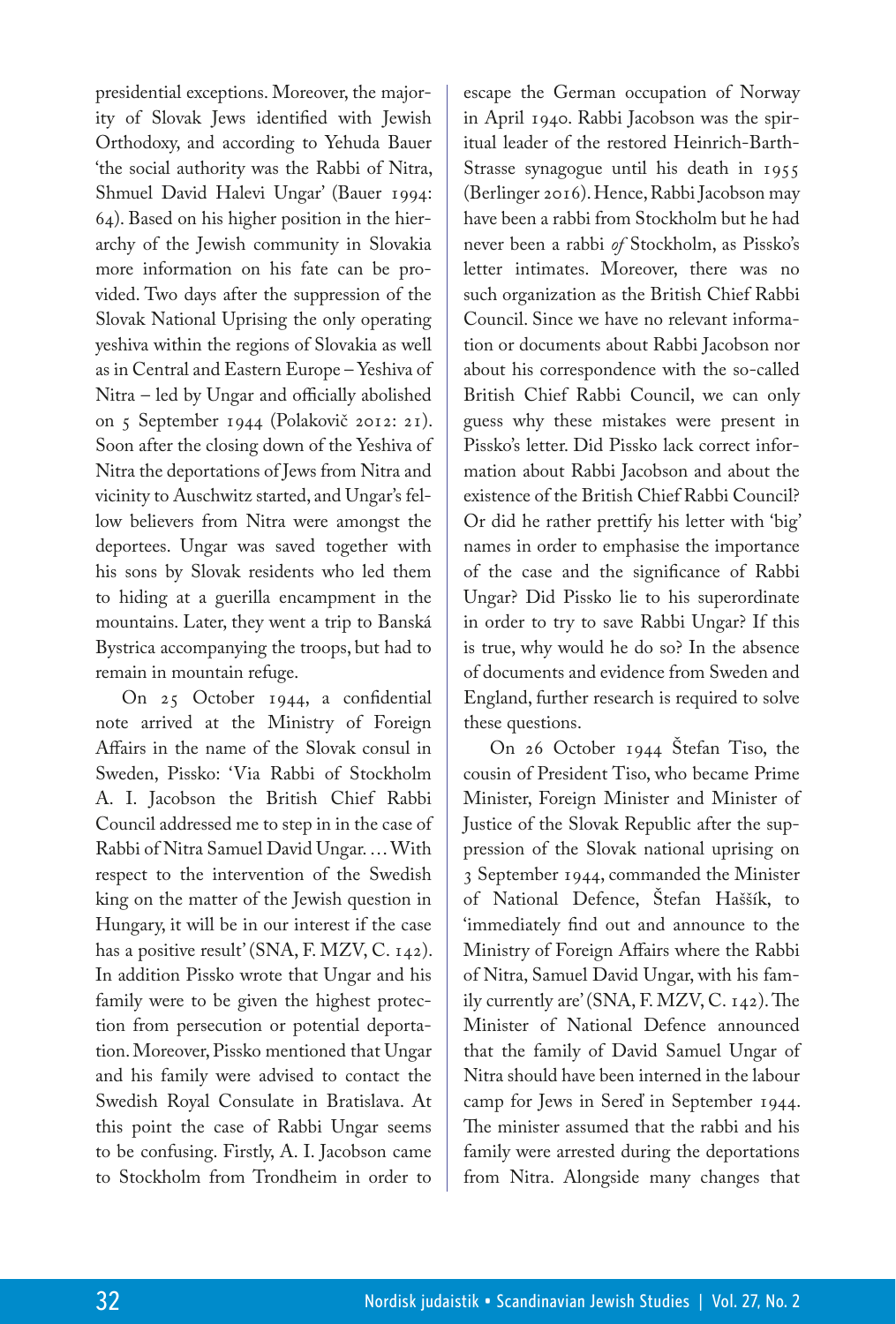had happened since the suppression of the Slovak national uprising, the labour camp in Sereď, which had previously been under the Slovak administration, was taken over by the German Security Police (Sicherheitsdienst). Therefore, the minister suggested he 'contact directly the Chief of the Security Police in Bratislava, who will be able to give you an explanation of where the Jewish rabbi in question and his family are' (SNA, F. MZV, C. 142). Subsequently, on 17 January 1945 the Ministry of Foreign Affairs contacted the Deutsche Gesandtschaft in Bratislava to ask 'if David Samuel Ungar and his family is in the labour camp of Sereď or anywhere else, hoping to enable him and his family to emigrate to Sweden' (*ibid.*). Any response frp, the Deutsche Gesandtschaft cannot be provided in the current state of research. During the diplomatic negotiations and investigation of the Slovak authorities, Rabbi Ungar was hiding in the mountains, where he refused to eat non-kosher food, whereby, according to Daniel Polakovič (2012: 27), his 'medical state eventually rapidly deteriorated, leading to a death caused by malnutrition on 21 February 1945'.

The Swedish intervention in the case of Rabbi Ungar of Nitra was not successful owing to a combination of several factors. It made a considerable difference that the intervention started during the German occupation of Slovakia when the Slovak authorities had no power over the Jewish question. Once the solution of the 'Jewish question' in Slovakia was held by the German directive any Swedish intervention became ineffective. Even though it proves that the Slovak authorities were willing to cooperate with the Swedish state, it must be said that preventing the arrest or deportation of the rabbi was a 'good deed' in a situation that was to a large extent caused by the same authorities. The same authorities were responsible,

primarily or secondarily, for Ungar's death. Furthermore the political and military situation of Germany in 1944 caused an immense reconsideration of politics and regimes among the Germany allies. Most importantly Sweden pressured the Slovak government to take a more active role in finding not only Ungar but also all Jewish individuals who had previously been the subjects of Slovak–Swedish diplomatic communication. Sweden's energetic role in the efforts to save these particular Jewish persons activated the Slovak authorities as well. Unfortunately in almost all cases the rescue attempts failed. Nonetheless, the Swedish efforts did not lose any of their significance. Interestingly, the Slovak authorities themselves, who had offered their own Jewish citizens for deportation to Germany, did not mind removing some Jewish individuals from deportation on the grounds that they had Sweden's promise that the Jews would leave the country.

# Rescue-related activities: the remaining Jewish community

The greatest of Swedish attempts to assist the Jewish community, which amounted now to approximately 11,500 individuals, started during the second phase of deportation of Jews from Slovakia on the impetus of the Swedish archbishop of Uppsala, Erling Eidem. The archbishop turned to President Tiso via the Slovak consul in Sweden, Bohumil Pissko, on 11 November 1944, which marks the beginning of the effort to save the remaining Jews in Slovakia. However, important correspondence between Eidem and Pissko preceded the letter addressed to President Tiso. Eidem, in the name of 'Hjälp Krigets Offer! Kristnasamfunds och organisationers insamling' ('Help the Victims of War! A Union of Christian Communities and Organizations') addressed the Slovak consul general, Pissko,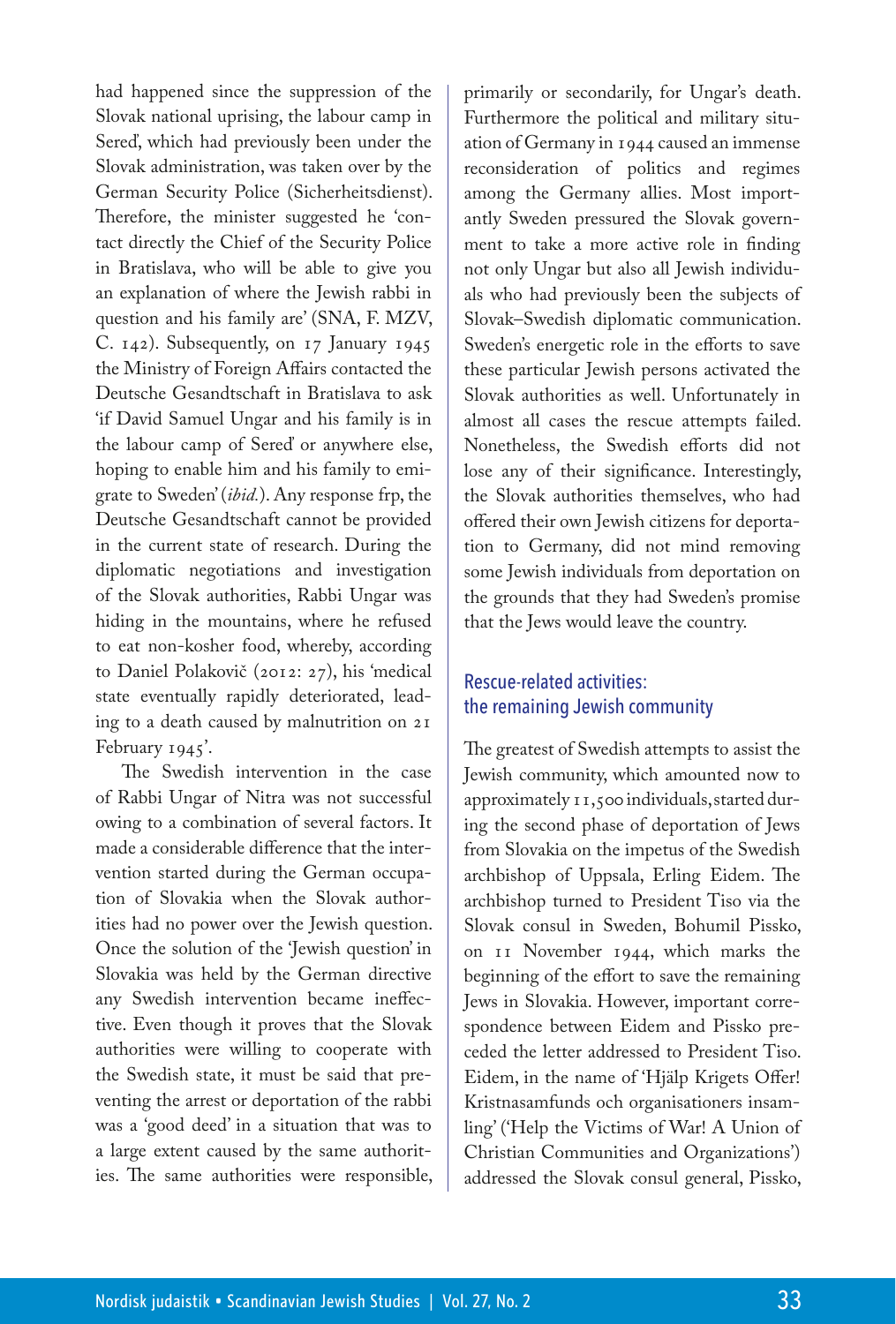on 27 November 1944. He requested Pissko to 'please note all the efforts that were taken to rescue the remnants of Jewish ethnicity in Slovakia, and we hope that you, Sir, will do everything in your power for this cause' (SNA, F. MZV, C. 967).

This announcement from Eidem to Pissko included the letter from Eidem addressed to Tiso and started the main intervention, which began on 28 November 1944, when Pissko forwarded the letter from Eidem and added his own letter to Tiso. Pissko provided his analysis of the – in his words – hostile, or non-objective, attitude of the majority of the Swedish press towards Slovakia, which he described as the result of official Slovak actions over the 'Jewish question'. Furthermore, Pissko mentioned the intervention of the Swedish king, Gustav V, in the case of Hungarian Jews and further activities of governmental, religious and social organisations. He stressed that these actions were supported by all the political parties in Sweden, except for the pro-German group, which received only 3,500 votes in the election. Explaining the position of Sweden in the matter of the Jewish question, he tried to engineer a suitable moment to accommodate the Swedish attempt to save the remaining Jewish community in Slovakia. Pissko reported the conversation between him and Archbishop Eidem, describing the latter as the head of the State Protestant Church in Sweden, respected in Protestant countries, especially overseas countries, and successor of famous theologian Dr Nathan Söderblom, who had been awarded the Nobel Peace Prize for his international work for peace and philanthropy. Furthermore, Eidem was described as somebody who enjoyed immense respect and favour from the royal family, and also from the religiously indifferent governmental social-democratic elites. According to this conversation Eidem asked Pissko about

the legal status of Slovak Jews and expressed a wish to address the president of Slovakia with a personal letter, which Pissko eventually sent as an attachment to President Tiso. Pissko explained further Eidem's close overseas relations, which he described as 'very beneficial for our interest'. The technical aspect of the transportation of the Jews from Slovakia should have been carried out with the help of financial support from American institutions that had confirmed their own desire to take care of the financial issue in cooperation with a neutral partner, such as the Red Cross. Moreover, Pissko expressed how his American colleague considered the issue as highly important and was willing to make any financial sacrifice needed. Pissko also noted that they would 'highly appreciate every positive result, even a hardly noticeable one' (SNA, F. MZV, C. 967). This letter from Pissko to President Tiso was accompanied by the aforementioned letter of Eidem, dated 11 November 1944. President Tiso did receive a letter from Eidem, where the archbishop intervened 'for the poor Jewish brothers' and asked the Slovak president to permit the relocation of Jews to a neutral area:

Our poor Jewish brothers, here in Europe, have suffered tremendously in the last decade. In some countries of the continent they have become almost exterminated. Since there is still a remarkable number of Jews in Slovakia, located in disparate localities, I would like to address you with an ardent demand – to kindly take charge of these endangered people. I do not dare to suggest to you … steps that should be taken. However, with regards to the actual political situation of your fatherland, I must ask you to think if it is eligible to transfer Jews of your country to other areas in order to make their rescue possible. (SNA, F. KPR 405, C. 8)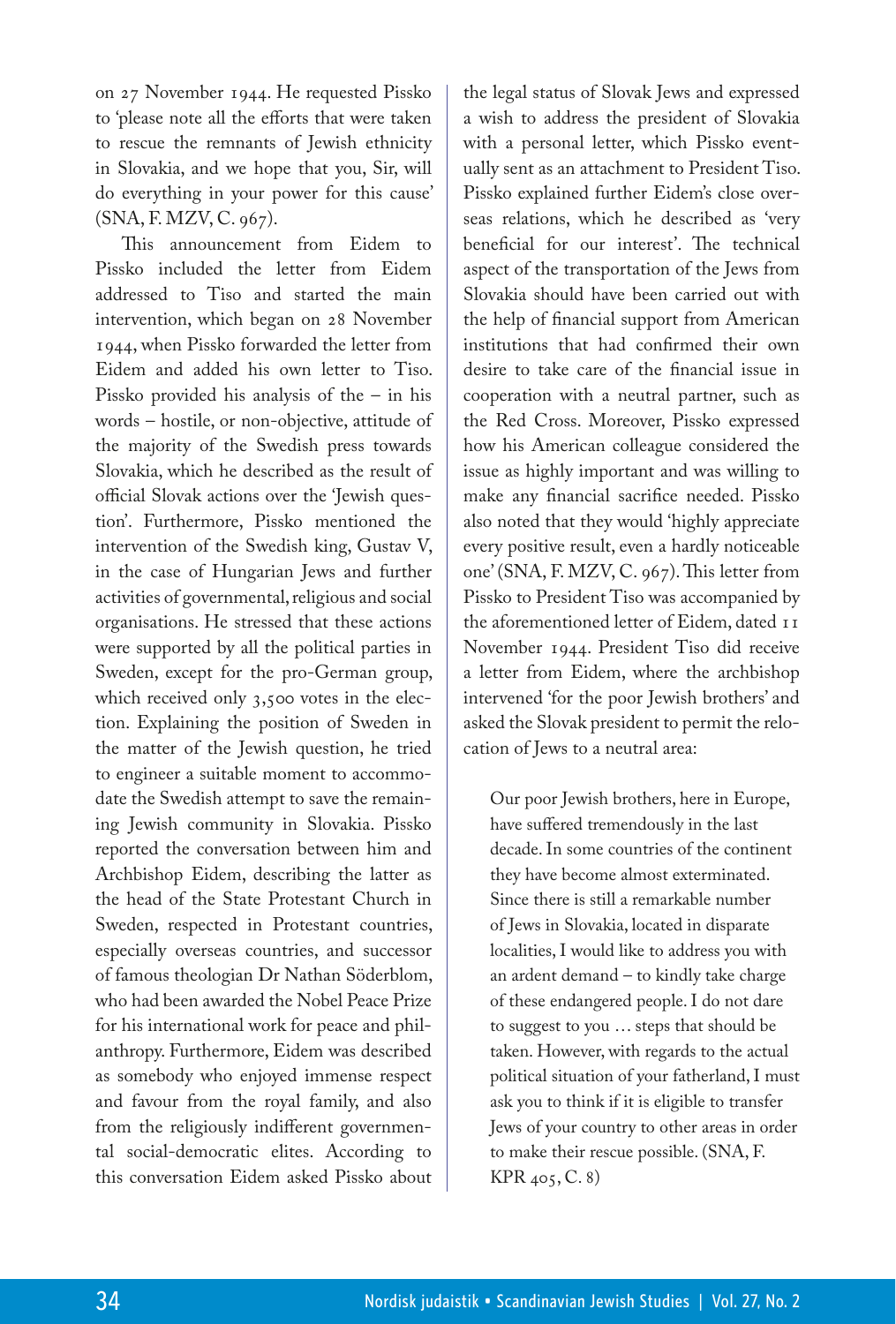The lack of independence granted to the Slovak Republic and subordination to Germany led the new prime minister, Štefan Tiso, to show Eidem's letter to the German ambassador in Slovakia, Hans Ludin, who passed the letter on further. Apparently this letter was important enough to be forwarded directly to the Reich's Main Security Office (RSHA), in the person of Adolf Eichmann on 6 January 1945. German Office Inland II, represented by Eberhard von Thadden, briefly described Eidem's letter and announced that Prime Minister Tiso had shown the letter, and he added the remark, 'What are these individuals thinking?' (Yad Vashem, Auswärtiges Amt, Inland II, JM 2218/AA). The arrogant remark of Prime Minister Tiso only confirmed the wide scale of collaboration of the Slovak regime with Nazi Germany. Prime Minister Tiso obviously did not have to show the letter but he decided to forward it to the German authorities. Even though the prime minister informed the German authorities, President Tiso responded to Archbishop Eidem in a letter from 8 January 1945. The Presidential Office addressed the Consulate General in Stockholm with a demand to deliver the attached letter to the archbishop from Uppsala. The letter for Eidem carries the date of 4 January 1945. The German attitude towards Eidem's letter was most probably discussed within official circles. President Tiso may have been informed about the desired response he had to give to Eidem. Nevertheless, the only document available is Tiso's answer, which demonstrates his helplessness in this situation: 'It is a pity that the interest expressed was not shown before 28 August 1944. Until that date, Jews had been placed, in accordance with Slovak laws, in well-organised labour camps or had been left in their previous occupations according to the certificate awarded' (SNA, F. KPR 405, C. 8).

Therefore, Tiso's statement must be

considered as a euphemism. It is true that some Jews could keep their previous occupations according to the certificate awarded. However, these certificates protected only about 5,000 Jews. Other Jews were placed in labour camps for Jews in Slovakia – in Nováky, Sereď and Vyhne (Nižňanský 2002: 325–35), which had been established for forced labourers, and which later served as transit camps for the concentration camps. Slovak guards were often tremendously cruel in these labour camps. Most importantly Tiso did not mention the deportations of 1942, when approximately 58,000 Jews were removed from Slovakia to Nazi camps (mostly to Auschwitz and Majdanek). According to Tiso, on 28 August 1944, a partisan revolt against the Slovak state began, involving a high number of nationalities. Slovak Jews joined the revolt: 'they left their camps and went to the mountains with weapons in their hands and with even bigger financial resources and they supported the revolt against the state' (SNA, F. KPR 405, C. 8). The information Tiso gave to Eidem is also very doubtful. Jews barely had any financial resources, especially those in the camps, after the process of Aryanisation. The only true information provided in Tiso's letter is the fact that when the 'German army force stepped in, they … imprisoned Jews in concentration camps, as well as Slovaks and members of other nationalities who took part in the uprising. These camps were under German authority' (*ibid.*). Hence any further attempts to secure or protect the Jews of Slovakia were impossible. Pissko's reaction to the interaction between President Tiso and Eidem was sent to Eidem in the letter from 19 February 1945. It was marked as confidential, and says:

You have – with your appeal – made it easier for me to interfere in the situation of terribly persecuted Jewry … I feel very dis-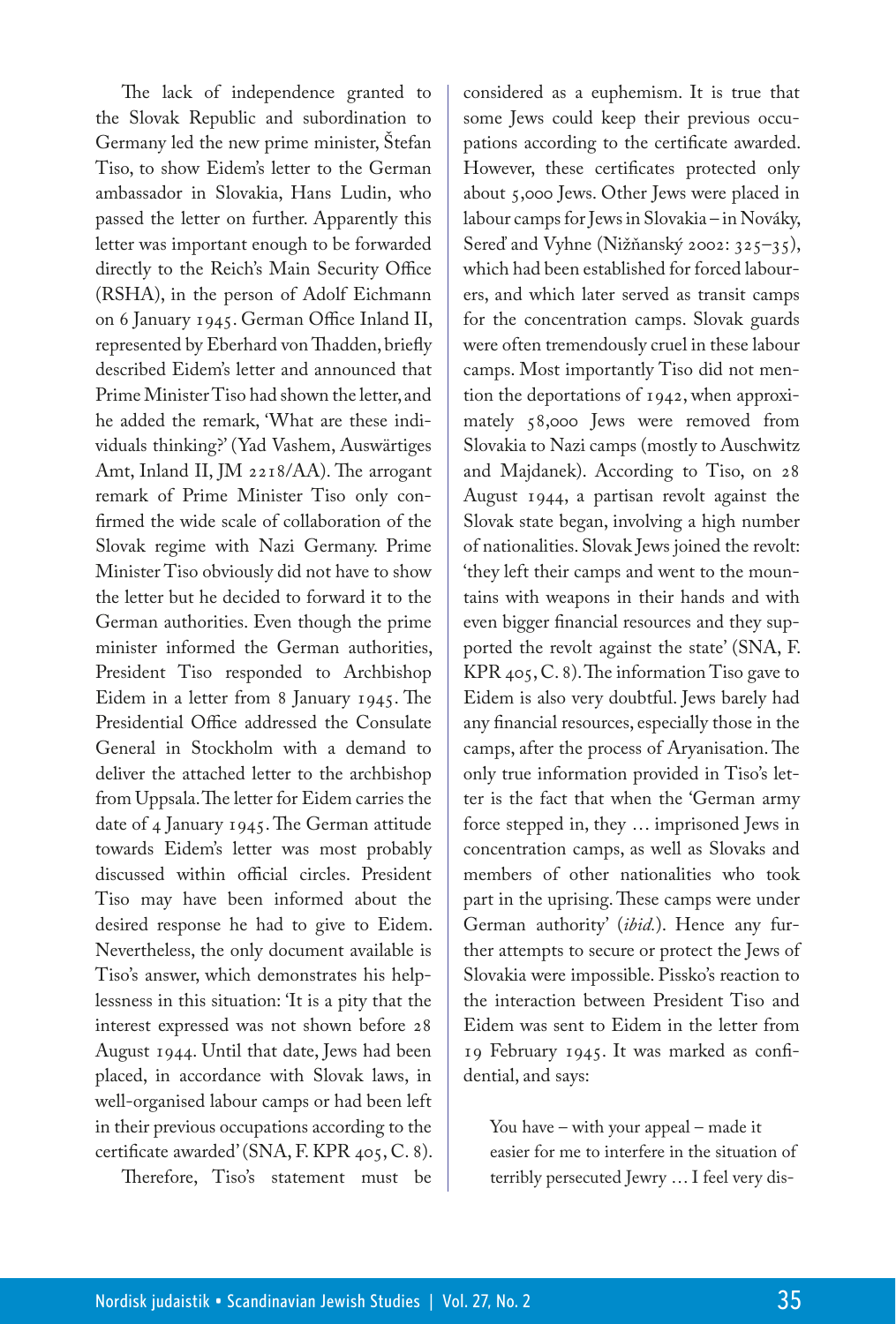appointed at the reaction of my president … To see that my country has been swallowed up by the Nazis so that the president could not even give a promise to try to act according to your demand is a terrible tragedy. (SNA, F. MZV, C. 967)

The letter does not show any evidence that it was sent in the name of the Slovak Consulate in Stockholm. It rather seems that Pissko sent it to Eidem as a private person. Eidem responded within two days, expressing sympathy and grief but not regret that he had delivered the letter to Tiso (SNA, F. MZV, C. 967). Judging from Pissko's words 'you have – with your appeal – made it easier for me to interfere in the situation', it seems that it was actually Pissko that had been the trigger for this intervention in the fate of the remaining Jews in Slovakia; according to the correspondence between Pissko and Eidem it appears that Pissko was the one to ask help from Eidem to intervene in the tragedy of the Slovak Jews. Thus we may witness the cooperation between the Slovak consul, Pissko, in Sweden, who acted from personal motivation, using his diplomatic position, and the Swedish archbishop, Eidem, whose motivation might be religious or simply human. In comparison with the more politically sensitive proposals of Eidem involving massive Jewish emigration from Slovakia with the help of the United States, the earlier requests of the Swedish Royal Consulate to contact Slovak officials in the case of several Jewish individuals were relatively simple. The involvement of the American side emphasised the importance of Swedish efforts even more strongly. The connection with American institutions in this particular case of Swedish intervention in Slovakia could be a topic for further research. The story of Swedish efforts to shelter a select group of Jews from the Holocaust has merely been opened but has

not been concluded. Nonetheless, it helps to supply part of the context for the historiography of the Holocaust.

### **Post-war silence**

The common perception in academic circles has been that the Jewish community in Slovakia was never part of the diplomatic negotiation between Slovakia and Sweden. However, the new evidence of Swedish attempts to help the Jews of Slovakia is remarkable. Nonetheless, there has been no research on Sweden's involvement in helping the Slovak Jews in spite of the great number of sources available and of new researchers dealing with Jewish communities in Europe during the Holocaust. Thus questions still remain. As a result of the authors' focus on the new documents available in the Slovak archives, this article cannot offer any hypotheses regarding lack of research in Sweden, the United States and the former USSR. Several hypotheses could explain the lack of research on Swedish attempts to assist Slovak Jewry:

- 1. The research of the Holocaust in Slovakia was limited or almost nonexistent during the period 1948–89. Once the archives in Czechoslovakia (later Slovakia) were 'opened', researchers focused on material research and on more dominant and important topics which, led many scholars to leave 'subordinated' topics aside.
- 2. One of the main actors in the Slovak– Swedish negotiations – the Slovak Consul in Stockholm, Bohumil Pissko – remained silent. He emigrated from Czechoslovakia shortly after the Second World War, most probably because he could be persecuted by his own state as an eminent diplomat in the Slovak Republic during the war.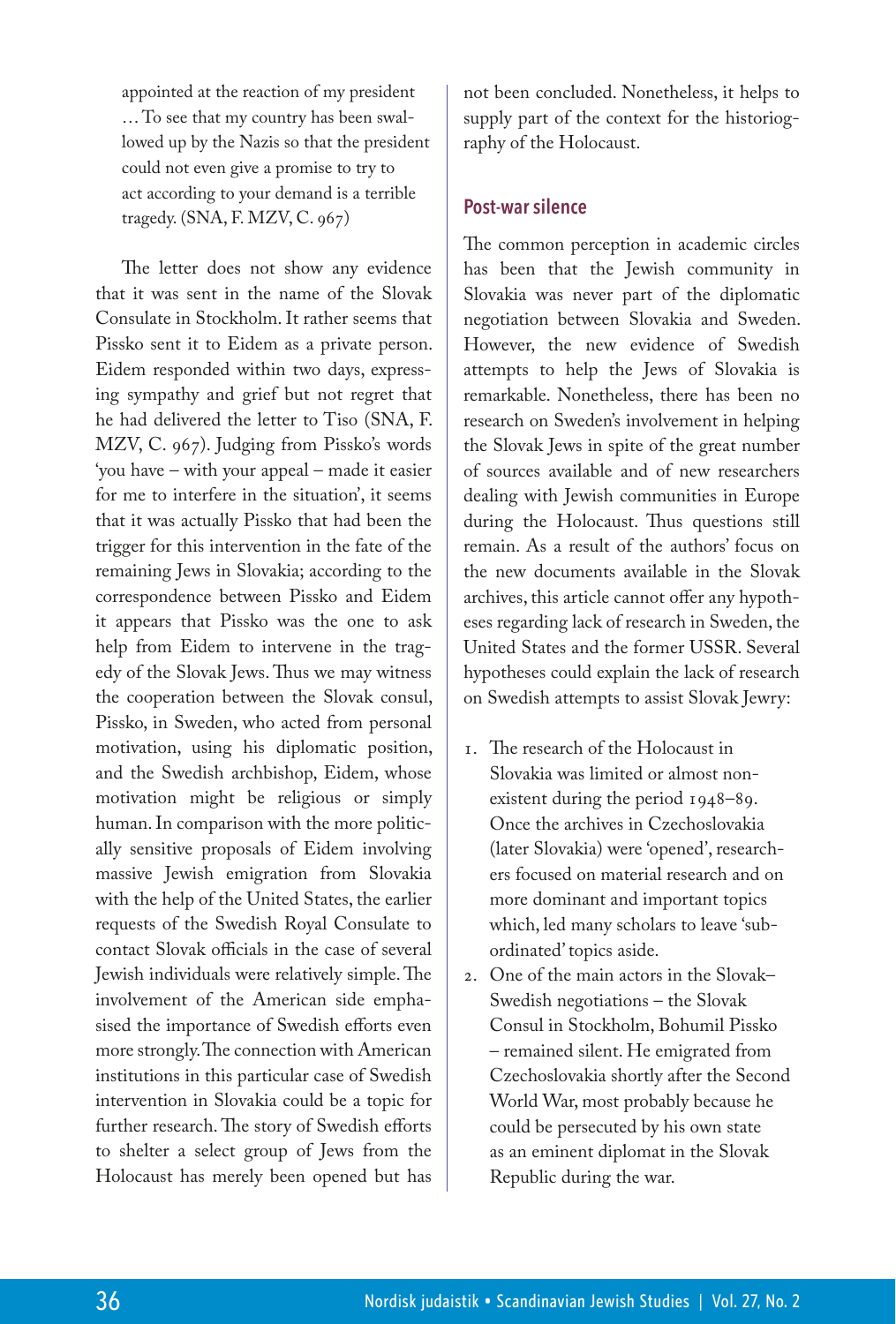- 3. Possibly there are no survivors who were saved thanks to these acts, or if there were any survivors, they have never found a public voice and have never been heard or simply remained silent.
- 4. While the success of Swedish aid during the Holocaust has been well documented, the unfortunate story of Swedish attempts to help the Slovak Jewish community was not successful, which may explain why this story has remained untold for so long.

As Leni Yahil has noted, the case of Denmark is usually seen as 'evidence of humanity' (Yahil 1990: 574). Obviously, the rescue of Denmark's Jews and of the Jews of Budapest needs to be a successful story to be able to stand as evidence of human goodness. What about those rescue plans which did not succeed? Are they not 'good' enough to show humanitarian effort? These questions could be answered only by scholarly discussion and further research on the topic. The evidence in this article speaks against the customary assumption of Sweden's non-involvement in the situation of Jews in Slovakia. Moreover, the difficulties of complicated conditions of post-war memory in Slovakia removed the relevant Slovak diplomat from the narratives. Furthermore, Pissko was unable to take part in the national post-war narrative. The story of Pissko and Sweden was not attractive or required by the official Czechoslovak socialist historiography. The forty-year-long ideology of socialism silenced many historians, and witnesses such as Pissko. The exceptionality of the Swedish attempts, assisted by the acts of the Slovak diplomat to save the Jewish community in Slovakia during a time of war, was less predetermined than Slovak national memory expected after the war. We believe we have at least helped to open up the topic of Swedish intervention in the tragedy of the

Jews of Slovakia. Thus we invite scholars to fill the gap in research on this topic within a Swedish or European context.

# **Conclusion**

The evidence adduced in this article does not speak against existing research but rather contributes to a challenging discussion and acts as an appeal for further research. The archival material based on diplomatic correspondence and communication within the Slovak ministries offers information that in part confirms our knowledge of Sweden's attempts to assist European Jewry. More importantly, this material expands the knowledge of the Holocaust in general. The common perception in Slovakia is that Sweden had no specific connection with Slovakia on the matter of the Jewish community. Moreover, the general knowledge about the Slovak diplomat, Bohumil Pissko, is deficient in every sense. A general assumption has been that Sweden never approached the Slovak government to exclude some Jews living in Slovakia from the deportations or to request a halt to the deportation of Jews in Slovakia in general, most probably because there has been no testimony from any survivors of these negotiations.

The Swedish rescue attempts represented by Swedish diplomacy, particularly in the person of Archbishop Eidem thanks to his contact to the Slovak diplomat Pissko, challenge a Swedish Holocaust historiography in which Sweden is regarded as at best minimally active in rescue attempts aimed at Slovak Jewry. At the same time Slovak Holocaust historiography is challenged by the untold story of Pissko who played an enormous role in the plan of saving the remaining Jewish community in Slovakia. Finally, the documents of the Slovak ministries suggest that Slovakia, after obtaining requests from Sweden, started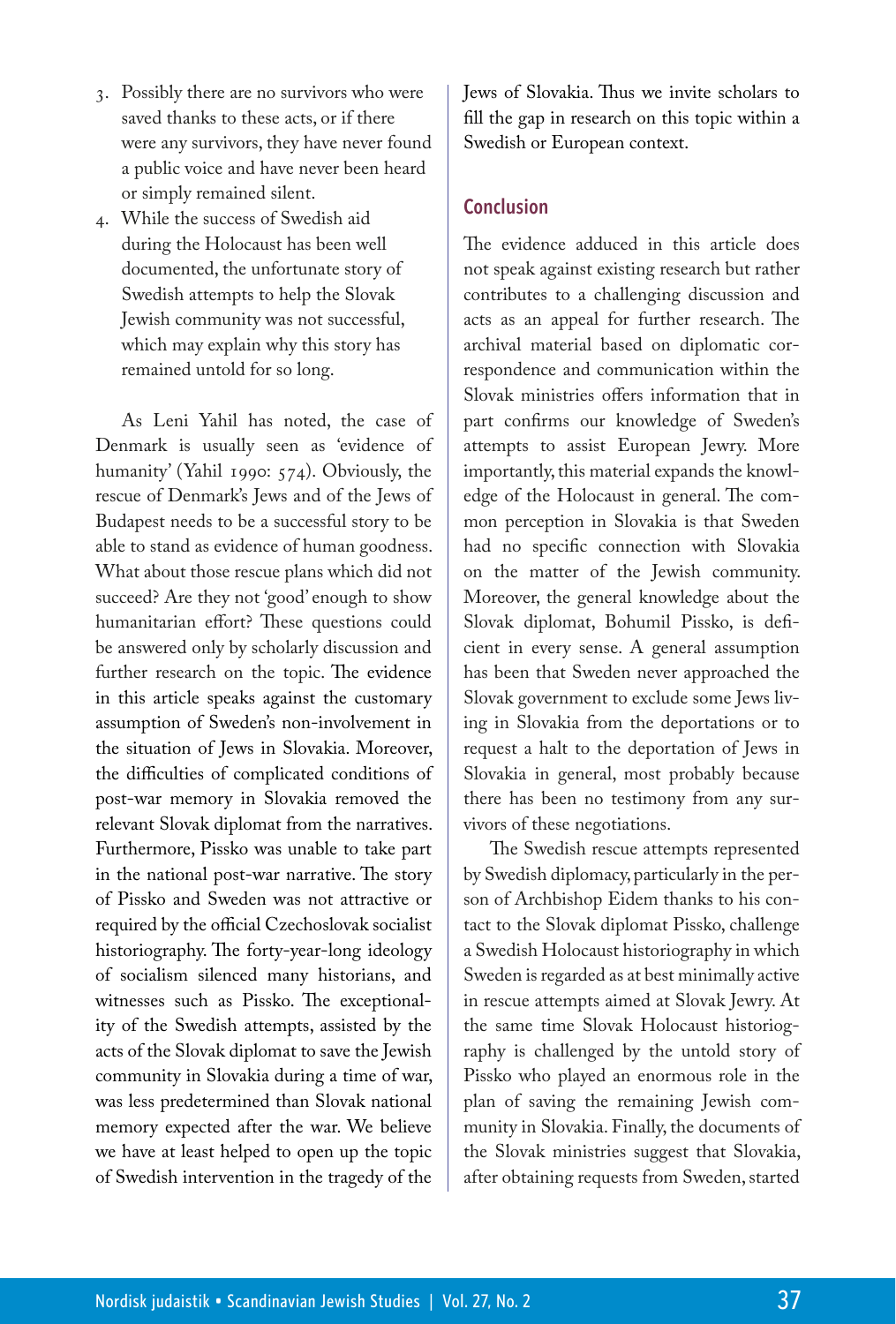a major investigation to find and protect those Jews who were to be transferred to Sweden. Another finding from the official documents exchanged between Sweden and Slovakia is the large-scale Swedish plan to transfer the remaining Jewish community from Slovakia in 1944.

Had the military and political situation developed in a different direction, a full rescue operation would have become possible. It can remain only an assumption that the changing fortunes of war and the situation in Slovakia dissipated the chance to save the remaining Jewish community and caused the planned actions to be abandoned. The exceptionality of the Slovak–Swedish intervention in the deportations of the Jewish community is startling for both Swedish and Slovak national memory but also for Holocaust historiography.

### Acknowledgements

Special thanks to the Paideia Folkhögskola, the first Jewish Cultural College in Scandinavia, which initiated this article, inviting us to present parts of the research for the Paideia Alumni Conference in Prague, and its participants, for commenting on it at an early stage and for the critical discussion. Among them, many thanks to Ulf Lindgren, who helped us with translation of sources in Swedish. We would also like to thank Verena Meier, and Helen Turner, whose careful and engaged reviews helped clarify our argument. Finally, cordial thanks to Christian Lotz, who read and critiqued different versions of this article and provided us with enlightening comments.

#### Denisa Nešťáková MA is a PhD candidate in general history at the Faculty of Arts, Comenius University, Bratislava, where her research is focused on Arab– Jewish relations in Palestine during the British mandate. She completed her second



MA in Jewish civilisations at the Hochschule für jüdische Studien in Heidelberg. Her academic focus has also been upon the experience of Jewish women during the Second World War. For the last three years she has been a chair of the Committee of Islamophobia and Anti-Semitism at the annual Muslim–Jewish Conference. She is also involved in several programmes promoting interfaith dialogue, tolerance and cooperation.

#### Prof. Eduard Nižňanský

<C.Sc>. is a professor at the Department of General History, Faculty of Arts, Comenius University, Bratislava. He is a scholar of the Slovak and European Holocaust and a specialist in the history of twentieth-



century Germany. He has lectured in Austria, Germany, Italy, France, England, Romania, Belgium, Poland, Israel, Czechia and Japan. He is a member of the Slovak–German Committee of Historians, as well as a councilman of the Academic Council of Military Institute in Bratislava and a chairman of the editorial board of Acta Historica Posoniensia – Judaica et Holocaustica.

#### **References**

#### Archive sources

*Slovak National Archives* (SNA) Archive of the Ministry of the Interior (MV) Archive of the Ministry of Foreign Affairs (MZV)

Archive of the National Court (LS) Archive of the Office of the President of the Republic (KPR)

*State Archives Nitra* (SA Nitra) Archive of the District Office of Nitra *Yad Vashem*

Auswärtiges Amt, Inland II Majdaned Death Book

#### Literature

Arendt, Hannah, 1963. *Eichmann in Jerusalem: A Report on the Banality of Evil* (New York, The Viking Press)